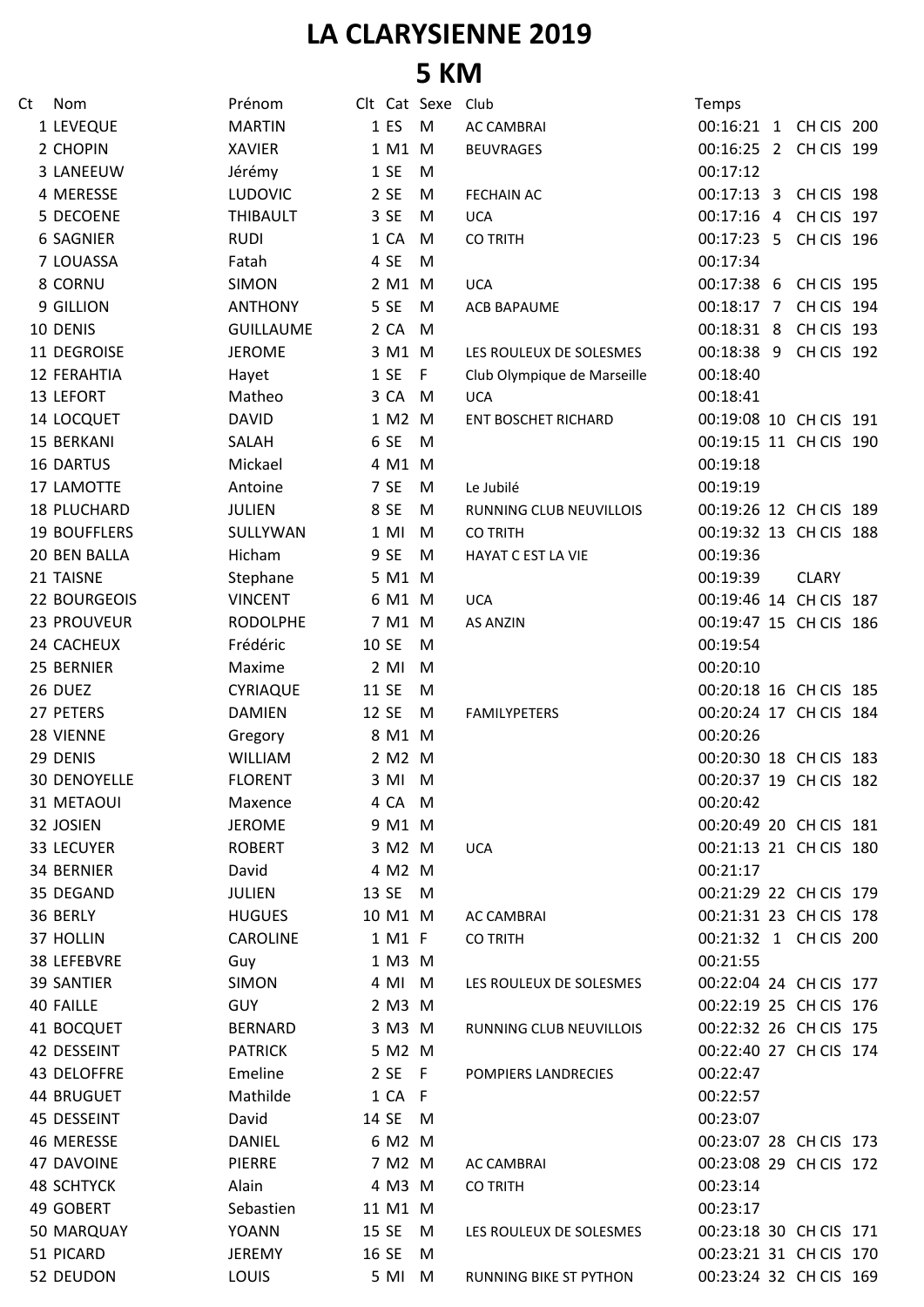| 53 PRONNIER               | <b>DOMINIQUE</b>                  | 8 M2 M              |     |                                | 00:23:28 33 CH CIS 168                          |              |  |
|---------------------------|-----------------------------------|---------------------|-----|--------------------------------|-------------------------------------------------|--------------|--|
| 54 BOUCHARD               | <b>DAVID</b>                      | 12 M1 M             |     | <b>UCA</b>                     | 00:23:36 34 CH CIS 167                          |              |  |
| 55 BONNO                  | David                             | 17 SE               | M   |                                | 00:23:37                                        |              |  |
| 56 DENIS                  | <b>ESTELLE</b>                    | 1 ES                | - F |                                | 00:23:42 2 CH CIS 199                           |              |  |
| 57 MENE                   | Xavier                            | 13 M1 M             |     |                                | 00:23:47                                        |              |  |
| <b>58 RODRIGUES</b>       | Diamanato                         | 1 M4 M              |     |                                | 00:23:53                                        |              |  |
| 59 JAZDONCZYK             | <b>REMY</b>                       | 5 M3 M              |     | <b>COURIR A BAPAUME</b>        | 00:23:54 35 CH CIS 166                          |              |  |
| 60 CAILLE                 | Alexis                            | 6 MI                | M   |                                | 00:23:59                                        | <b>CLARY</b> |  |
| 61 HOCHEZ                 | Corentin                          | 18 SE               | M   |                                | 00:24:00                                        |              |  |
| <b>62 DELATTRE</b>        | <b>BAPTISTE</b>                   | 7 MI M              |     | RUNNING BIKE ST PYTHON         | 00:24:03 36 CH CIS 165                          |              |  |
| 63 HOCHEZ                 | Romain                            | 19 SE               | M   |                                | 00:24:05                                        |              |  |
| 64 BASIN                  | <b>FRANCOIS</b>                   | 14 M1 M             |     |                                | 00:24:10                                        |              |  |
| <b>65 VIENNE</b>          | Claudine                          | 2 M1 F              |     |                                | 00:24:16                                        |              |  |
| 66 JACQMIN                | David                             | 15 M1 M             |     |                                | 00:24:34                                        |              |  |
| 67 DE ABREU               | Manuel                            | 9 M2 M              |     |                                | 00:24:36                                        |              |  |
| <b>68 DJALALI</b>         | <b>BOUALEM</b>                    | 6 M3 M              |     |                                | 00:24:42 37 CH CIS 164                          |              |  |
| 69 GOMEZ                  | Dylan                             | $1$ JU              | M   |                                | 00:24:46                                        |              |  |
| 70 HUART                  | Antoine                           | 5 CA                | M   |                                | 00:24:49                                        |              |  |
| 71 GODART                 | <b>FABRICE</b>                    | 16 M1 M             |     | AJ TROUV'TOUT FLESQUIERES      | 00:24:53 38 CH CIS 163                          |              |  |
| 72 METAOUI                | Manuel                            | 20 SE               | M   |                                | 00:24:54                                        |              |  |
| 73 SIMANOSKI              | Olivier                           | 17 M1 M             |     |                                | 00:24:58                                        |              |  |
| 74 NISON                  | <b>CORENTIN</b>                   | $2$ JU              | M   | RUNNING BIKE ST PYTHON         | 00:25:01 39 CH CIS 162                          |              |  |
| 75 GARDEZ                 | <b>HUGUES</b>                     | 2 M4 M              |     |                                | 00:25:02 40 CH CIS 161                          |              |  |
| 76 YVANO                  | <b>MATHIEU</b>                    | 21 SE               | M   | LES ROULEUX DE SOLESMES        | 00:25:06 41 CH CIS 160                          |              |  |
| 77 DRANCOURT              | <b>DAVID</b>                      | 18 M1 M             |     | <b>RUBEF QUIEVY</b>            | 00:25:07 42 CH CIS 159                          |              |  |
| 78 BRATES                 | Aymeric                           | 22 SE               | M   |                                | 00:25:08                                        |              |  |
| 79 ARFEUILLE              | <b>JEREMIE</b>                    | 23 SE               | M   | <b>FAMILLY ARFEUILLE</b>       | 00:25:19 43 CH CIS 158                          |              |  |
| <b>80 DELATTRE</b>        | Nathalie                          | 3 M1 F              |     |                                | 00:25:23                                        |              |  |
| 81 DELATTRE               | <b>CLEMENT</b>                    | 8 MI M              |     | RUNNING BIKE ST PYTHON         | 00:25:27 44 CH CIS 157                          |              |  |
| 82 MILIA                  | Anthony                           | 24 SE               | M   |                                | 00:25:28                                        |              |  |
| 83 VILAIN                 | <b>Baptiste</b>                   | 25 SE               | M   |                                | 00:25:30                                        |              |  |
| 84 CORNET                 | Jérémy                            | 26 SE               | M   |                                | 00:25:34                                        | <b>CLARY</b> |  |
| 85 HUROT                  | Lukas                             | 9 MI M              |     | <b>BASKET PROVILLE</b>         | 00:25:37                                        |              |  |
| 86 LEFEVRE                | <b>SYLVIE</b>                     | 1 M2 F              |     | ALC VIEUX CONDE                | 00:25:39 3 CH CIS 198                           |              |  |
| 87 DAVOINE                | <b>JEAN BERNARD</b>               | 19 M1 M             |     | <b>RUBEF QUIEVY</b>            | 00:25:42 45 CH CIS 156                          |              |  |
| 88 HERBAIN                | <b>BENJAMIN</b>                   | 27 SE               | M   | BIEN DANS SES BASKETS A TILLOY | 00:25:48 46 CH CIS 155                          |              |  |
| 89 MATHIEU                | LAURA                             | 2 ES                | - F | LES ROULEUX DE SOLESMES        | 00:26:00 4 CH CIS 197                           |              |  |
| 90 LECERF                 | Ghislain                          | 28 SE               | M   |                                | 00:26:05                                        |              |  |
| 91 HOST                   | <b>EVELYNE</b>                    | 4 M1 F              |     |                                | 00:26:22 5 CH CIS 196                           |              |  |
| 92 DELATTRE               | <b>VINCENT</b>                    | 10 M2 M             |     | RUNNING CLUB NEUVILLOIS        | 00:26:24 47 CH CIS 154                          |              |  |
| 93 THERY                  | Elisabeth                         | 2 M2 F              |     | <b>ARTTE</b>                   | 00:26:27                                        |              |  |
| 94 ROSA DA ROCHA          | <b>MARCO</b>                      | 29 SE M             |     | BIEN DANS SES BASKETS A TILLOY | 00:26:28 48 CH CIS 153                          |              |  |
| 95 PILEZ                  | <b>VINCENT</b>                    | 11 M2 M             |     | RUNNING CLUB NEUVILLOIS        | 00:26:33 49 CH CIS 152                          |              |  |
| 96 BARREUX                | Vanessa                           | 3 SE F              |     | <b>Dynamic Bertry</b>          | 00:26:34                                        |              |  |
| 97 CHEVALLIER             | Céline                            | 5 M1 F              |     |                                | 00:26:36                                        |              |  |
| 98 DEUDON                 | <b>EMMA</b>                       | 1 MI F              |     | LES ROULEUX DE SOLESMES        | 00:26:37 6 CH CIS 195                           |              |  |
| 99 GEOFFROY<br>100 DEUDON | Jean-François<br><b>FREDERIC</b>  | 20 M1 M             |     | HEM ATHLETIC CLUB              | 00:26:37                                        |              |  |
| 101 COURBET               | Géraldine                         | 21 M1 M<br>3 M2 F   |     | LES ROULEUX DE SOLESMES        | 00:26:38 50 CH CIS 151<br>00:26:43              |              |  |
|                           |                                   |                     |     |                                |                                                 |              |  |
| 102 DUVET<br>103 FRANCOIS | <b>CHRISTOPHE</b><br><b>MARIE</b> | 22 M1 M             |     | <b>RUBEF QUIEVY</b>            | 00:26:45 51 CH CIS 150<br>00:26:46 7 CH CIS 194 |              |  |
| 104 DUHEM                 | <b>FRANCK</b>                     | $2$ MI F<br>12 M2 M |     | <b>AC CAMBRAI</b>              | 00:26:49 52 CH CIS 149                          |              |  |
| 105 WANECQUE              | <b>NICOLAS</b>                    | 30 SE               | M   |                                | 00:26:55 53 CH CIS 148                          |              |  |
| 106 SAKALOWSKI            | <b>FABIENNE</b>                   | 4 M2 F              |     | <b>RUBEF QUIEVY</b>            | 00:26:57 8 CH CIS 193                           |              |  |
| 107 LIENARD               | Aurélie                           | 4 SE F              |     |                                | 00:26:59                                        |              |  |
| 108 BERNARD               | Sébastien                         | 31 SE M             |     |                                | 00:27:02                                        |              |  |
|                           |                                   |                     |     |                                |                                                 |              |  |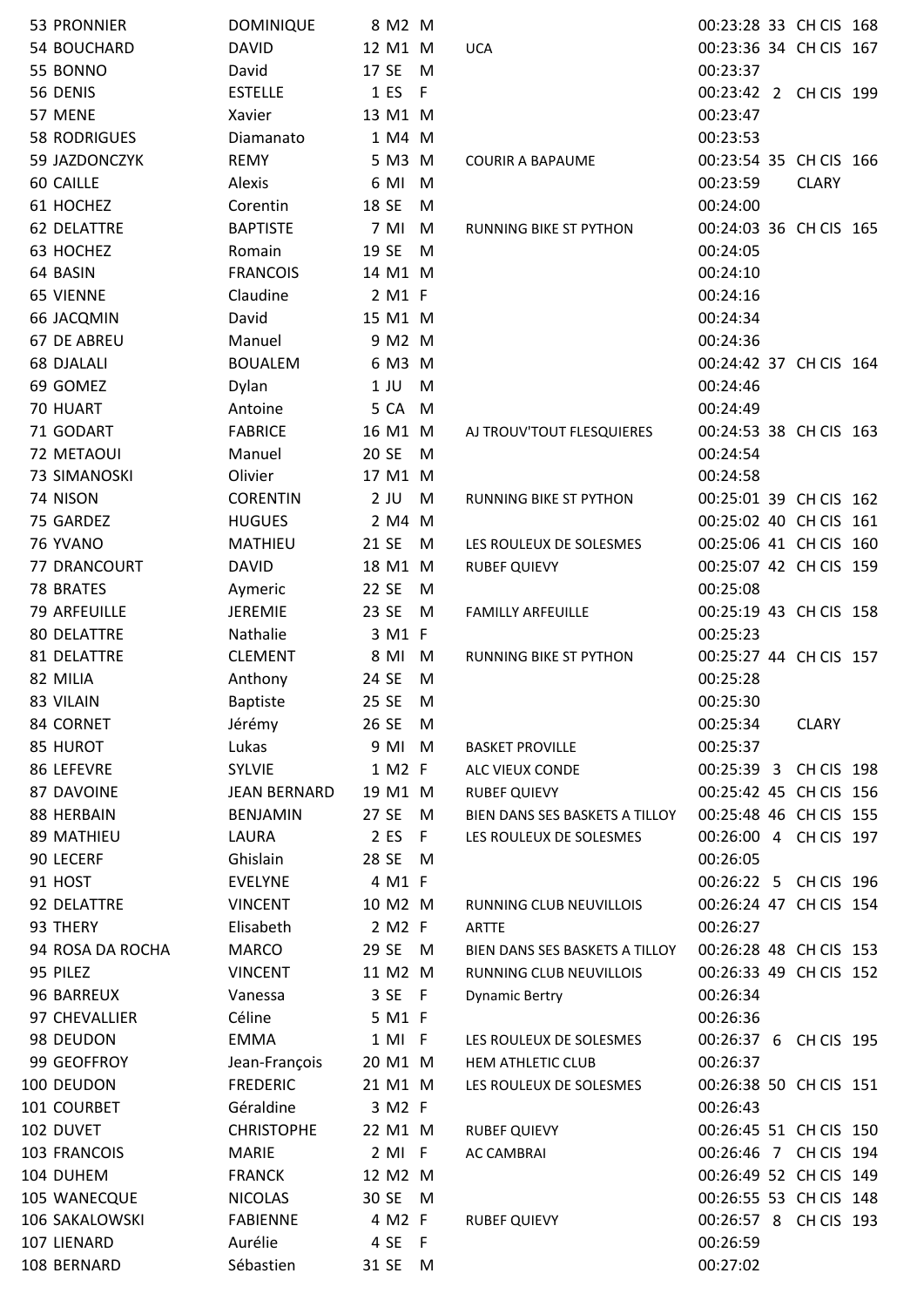| 109 COURBET            | Séverine          | 6 M1 F  |      |                                | 00:27:09               |              |
|------------------------|-------------------|---------|------|--------------------------------|------------------------|--------------|
| 110 POLVENT            | <b>STEPHANE</b>   | 23 M1 M |      | <b>TEAM FOULEES DES LEUS</b>   | 00:27:18 54 CH CIS 147 |              |
| 111 ROGEZ              | <b>STEPHANIE</b>  | 7 M1 F  |      |                                | 00:27:28 9 CH CIS 192  |              |
| 112 DAVOINE            | <b>SIMON</b>      | 2 ES    | M    |                                | 00:27:30 55 CH CIS 146 |              |
| 113 SAUTIERE           | Philippe          | 7 M3 M  |      |                                | 00:27:34               | <b>CLARY</b> |
| 114 POLVENT            | <b>ARNAUD</b>     | 24 M1 M |      | TEAM FOULEES DES LEUS          | 00:27:44 56 CH CIS 145 |              |
| 115 VILAIN             | Amandine          | 5 SE    | F    |                                | 00:27:45               |              |
| 116 MORIAUX            | <b>MATHIS</b>     | 10 MI   | M    | <b>RUBEF QUIEVY</b>            | 00:27:59 57 CH CIS 144 |              |
| <b>117 TRIBOUILLOY</b> | Frédéric          | 25 M1 M |      |                                | 00:28:00               | <b>CLARY</b> |
| 118 DEBATY             | Cédric            | 32 SE   | M    |                                | 00:28:03               |              |
| 119 DUROYON            | <b>LUCAS</b>      | 11 MI   | M    | <b>RUBEF QUIEVY</b>            | 00:28:05 58 CH CIS 143 |              |
| 120 PLOUQUET           | <b>ELODIE</b>     | 6 SE    | - F  | TEAM FOULEES DES LEUS          | 00:28:16 10 CH CIS 191 |              |
| 121 HANOT              | <b>VIRGINIE</b>   | 7 SE    | - F  |                                | 00:28:17 11 CH CIS 190 |              |
| 122 BOCQUET            | Adeline           | 8 SE    | $-F$ |                                | 00:28:19               |              |
| 123 DELESALLE          | <b>CHARLOTTE</b>  | 9 SE F  |      | BIEN DANS SES BASKETS A TILLOY | 00:28:21 12 CH CIS 189 |              |
| 124 VAN CAENEGEN       | Léa               | 2 CA F  |      |                                | 00:28:31               |              |
| 125 REICHELT           | Perrine           | 3 MI F  |      | <b>UCA</b>                     | 00:28:35               | <b>CLARY</b> |
| 126 RAVIART            | Léa               | 4 MI F  |      |                                | 00:28:36               |              |
| 127 AUTREAU            | Hélène            | 5 M2 F  |      |                                | 00:28:36               |              |
| 128 PAYEN              | Alexis            | 6 CA M  |      | <b>HBC CAUDRY</b>              | 00:28:44               | <b>CLARY</b> |
| 129 LOURENCO CARDOSO   | <b>SYLVIE</b>     | 8 M1 F  |      |                                | 00:28:52 13 CH CIS 188 |              |
| 130 MUNOZ              | <b>CHRISTOPHE</b> | 33 SE   | M    |                                | 00:28:54 59 CH CIS 142 |              |
| 131 MONTAY             | Olivier           | 13 M2 M |      |                                | 00:28:54               | <b>CLARY</b> |
| 132 DAGOSTINO          | Jérémy            | 34 SE   | M    |                                | 00:29:01               |              |
| 133 DURAND             | Marjorie          | 5 MI F  |      |                                | 00:29:01               |              |
| 134 DIEUDONNE          | Dorothée          | 9 M1 F  |      |                                | 00:29:16               |              |
| 135 BOULNOIS           | <b>ANITA</b>      | 10 SE   | - F  | LES ROULEUX DE SOLESMES        | 00:29:18 14 CH CIS 187 |              |
| 136 LECOT              | Adeline           | 11 SE F |      | BIEN DANS SES BASKETS A TILLOY | 00:29:22 15 CH CIS 186 |              |
| 137 SAUTIERE           | Amelie            | 10 M1 F |      |                                | 00:29:27               |              |
| 138 BASTIEN            | Roland            | 8 M3 M  |      |                                | 00:29:29               |              |
| 139 SOUFFLET           | Manon             | 3 ES    | F    |                                | 00:29:38               |              |
| 140 LISIECKI           | <b>CHRISTINE</b>  | 6 M2 F  |      |                                | 00:29:47 16 CH CIS 185 |              |
| 141 IDZIAK             | Sylvie            | 11 M1 F |      |                                | 00:30:15               |              |
| 142 RIBEIRO            | <b>GERALDINE</b>  | 12 SE F |      | <b>RUBEF QUIEVY</b>            | 00:30:24 17 CH CIS 184 |              |
| 143 VALLEZ             | <b>DANIEL</b>     | 9 M3 M  |      |                                | 00:30:33 60 CH CIS 141 |              |
| 144 PICHON             | <b>EVA</b>        | 1 JU F  |      |                                | 00:30:39 18 CH CIS 183 |              |
| 145 PICHON             | VALERIE           | 7 M2 F  |      |                                | 00:30:48 19 CH CIS 182 |              |
| 146 GERBANDIER         | Thierry           | 14 M2 M |      |                                | 00:30:49               |              |
| 147 SOUFFLET           | Kévin             | 35 SE M |      |                                | 00:30:53               |              |
| 148 GUIDEZ             | <b>BRIGITTE</b>   | 8 M2 F  |      | AJ TROUV'TOUT FLESQUIERES      | 00:31:05 20 CH CIS 181 |              |
| 149 DEGARDIN           | <b>STEPHANIE</b>  | 9 M2 F  |      | BIEN DANS SES BASKETS A TILLOY | 00:31:06 21 CH CIS 180 |              |
| 150 LANCEL             | Ingrid            | 12 M1 F |      |                                | 00:31:28               |              |
| 151 HERBAIN            | MARGAUX           | 13 SE F |      | BIEN DANS SES BASKETS A TILLOY | 00:31:33 22 CH CIS 179 |              |
| 152 DENOYELLE          | <b>GERALDINE</b>  | 14 SE F |      |                                | 00:31:44 23 CH CIS 178 |              |
| 153 GLOWACZ            | Remy              | 15 M2 M |      |                                | 00:32:04               |              |
| 154 QUONIAM            | <b>LUDIVINE</b>   | 13 M1 F |      |                                | 00:32:16 24 CH CIS 177 |              |
|                        |                   |         |      |                                |                        |              |
| 155 WALLEZ             | Quentin<br>Elise  | 36 SE   | M    |                                | 00:32:23               |              |
| 156 VAUTHIER           |                   | 6 MI F  |      |                                | 00:32:27               |              |
| <b>157 COURTOIS</b>    | Camille           | 4 ES F  |      |                                | 00:32:28               |              |
| 158 VAN CAENEGEN       | Marie Helene      | 14 M1 F |      |                                | 00:32:29               |              |
| 159 MAJKA              | Caroline          | 15 SE F |      |                                | 00:32:29               |              |
| 160 CLEMENT            | <b>BERNADETTE</b> | 1 M3 F  |      |                                | 00:32:35 25 CH CIS 176 |              |
| 161 DUQUESNE           | <b>CARINE</b>     | 15 M1 F |      |                                | 00:32:37 26 CH CIS 175 |              |
| 162 MARTINEZ           | Louis-Guy         | 26 M1 M |      |                                | 00:32:38               |              |
| 163 MERESSE            | Cindy             | 16 SE F |      |                                | 00:32:43               |              |
| 164 RICHARD            | André             | 27 M1 M |      |                                | 00:32:50               |              |